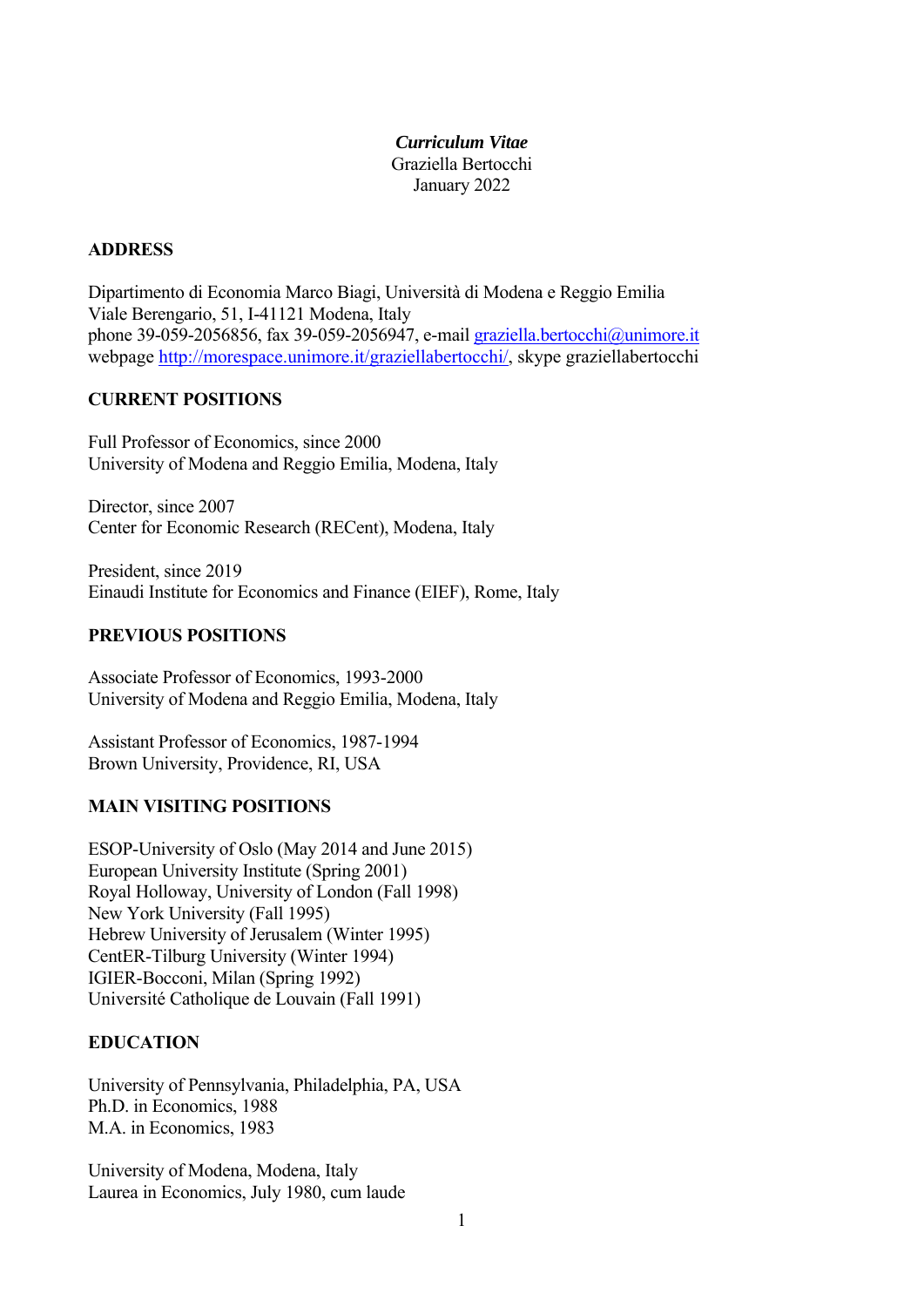# **RESEARCH INTERESTS**

Macroeconomics, Political Economy, Comparative Development, Family Economics, Economics of Culture, Research Evaluation.

#### **RANKINGS**

IDEAS/RePEc: Top 5% economists worldwide Top 3% European economists Top 2% Italian economists Top 2% female economists worldwide

Google Scholar h-index: 24

#### **CURRENT RESEARCH**

"Strangers and Foreigners: Trust and Attitudes toward Citizenship" (with Arcangelo Dimico and Gian Luca Tedeschi), mimeo, January 2022. Submitted.

"Bitter Sugar: Slavery and the Black Family" (with Arcangelo Dimico), CEPR Discussion Paper No. 14837. Revised, January 2022. Submitted.

"Adams and Eves: The Gender Gap in Economics Majors" (with Luca Bonacini and Marina Murat), CEPR Discussion Paper No. 16767, December 2021. Submitted.

"COVID-19, Race, and Gender" (with Arcangelo Dimico), CEPR Discussion Paper No. 16000 and IZA Discussion Paper No. 14238, March 2021. Submitted.

"Research on Women in Economics: The WinE Bibliography". European Economic Association Home Page, https://www.eeassoc.org/index.php/committees/wine/bibliography, December 2020.

#### **PUBLICATIONS IN JOURNALS**

"Youth Enfranchisement, Political Responsiveness, and Education Expenditure: Evidence from the U.S." (with Arcangelo Dimico, Francesco Lancia and Alessia Russo), American Economic Journal: Economic Policy 12, 2020, 76-106.

"COVID-19, Race, and Redlining" (with Arcangelo Dimico), COVID Economics 38, 2020, 129- 195.

"The Financial Decisions of Immigrant and Native Households: Evidence from Italy" (with Marianna Brunetti and Anzelika Zaiceva), Italian Economic Journal, forthcoming.

"The Long-Term Determinants of Female HIV Infection in Africa: The Slave Trade, Polygyny, and Sexual Behavior" (with Arcangelo Dimico), Journal of Development Economics 140, 2019, 90-105.

"De Jure and de Facto Determinants of Power: Evidence from Mississippi" (with Arcangelo Dimico), Constitutional Political Economy 28, 2017, 321-345.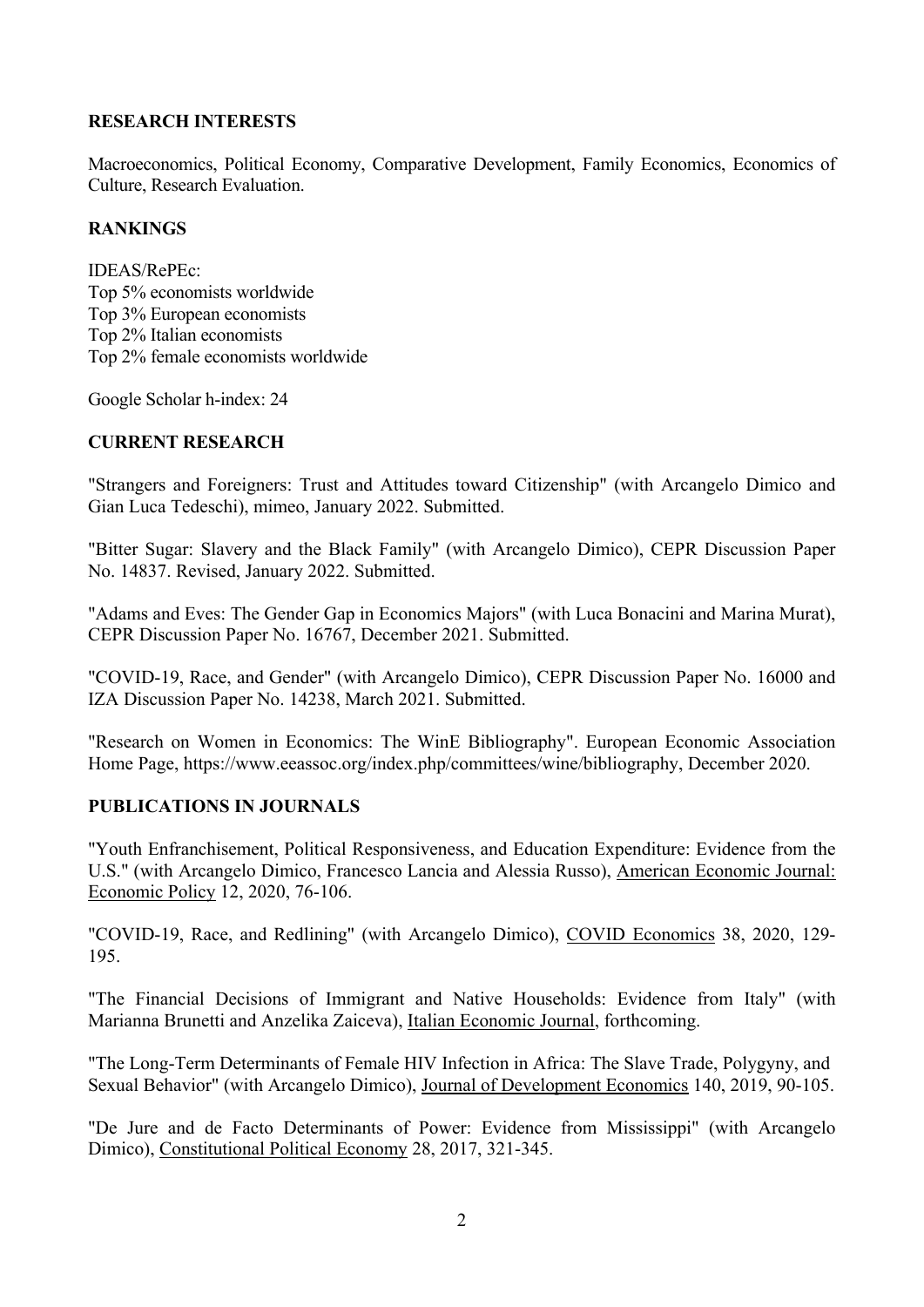"The Legacies of Slavery in and out of Africa", Julian Simon Lecture, 12th IZA Annual Migration Meeting in Dakar, IZA Journal of Migration 5, 2016, 1-19.

"Women, Medieval Commerce, and the Education Gender Gap" (with Monica Bozzano), Journal of Comparative Economics 44, 2016, 496-521.

"Comment to: Do They Agree? Bibliometric Evaluation Versus Informed Peer Review in the Italian Research Assessment Exercise" (with Alfonso Gambardella, Tullio Jappelli, Carmela Nappi and Franco Peracchi), Scientometrics 108, 2016, 349.

"Bibliometric Evaluation vs. Informed Peer Review: Evidence from Italy" (with Alfonso Gambardella, Tullio Jappelli, Carmela Nappi and Franco Peracchi), Research Policy 44, 2015, 451-466.

Review of "Vanity Economics: An Economic Exploration of Sex, Marriage and Family" by C. Simon Fan, Journal of Economic Literature 53, 2015, 22-23.

"Family Structure and the Education Gender Gap: Evidence from Italian Provinces" (with Monica Bozzano), Special Issue on the Determinants of Gender Gaps, CESifo Economic Studies 61, 2015, 263-300.

"Slavery, Education, and Inequality" (with Arcangelo Dimico), European Economic Review 70, 2014, 197-209.

"Who Holds the Purse Strings Within the Household? The Determinants of Intra-family Decision Making" (with Marianna Brunetti and Costanza Torricelli), Journal of Economic Behavior & Organization 101, 2014, 65-86.

"The Racial Gap in Education and the Legacy of Slavery" (with Arcangelo Dimico), Special Issue on Slavery, Colonialism and Institutions Around the World, Journal of Comparative Economics 40, 2012, 581-595.

"Growth, History, or Institutions: What Explains State Fragility in Sub-Saharan Africa?" (with Andrea Guerzoni), Journal of Peace Research 49, 2012, 769-783.

"The Enfranchisement of Women and the Welfare State", European Economic Review 55, 2011, 535- 553.

"Marriage and Other Risky Assets: A Portfolio Approach" (with Marianna Brunetti and Costanza Torricelli), Journal of Banking & Finance 35, 2011, 2902-2915.

"The Vanishing Bequest Tax: The Comparative Evolution of Bequest Taxation in Historical Perspective", Economics & Politics 23, 2011, 107-131.

"The Fragile Definition of State Fragility" (with Andrea Guerzoni), Special Issue on Poverty Traps: An Empirical and Theoretical Assessment, Rivista Italiana degli Economisti 16, 2011, 339-356.

"The Evolution of Citizenship: Economic and Institutional Determinants" (with Chiara Strozzi), Journal of Law and Economics 53, 2010, 95-136.

"International Migration and the Role of Institutions" (with Chiara Strozzi), Public Choice 137, 2008, 81-102.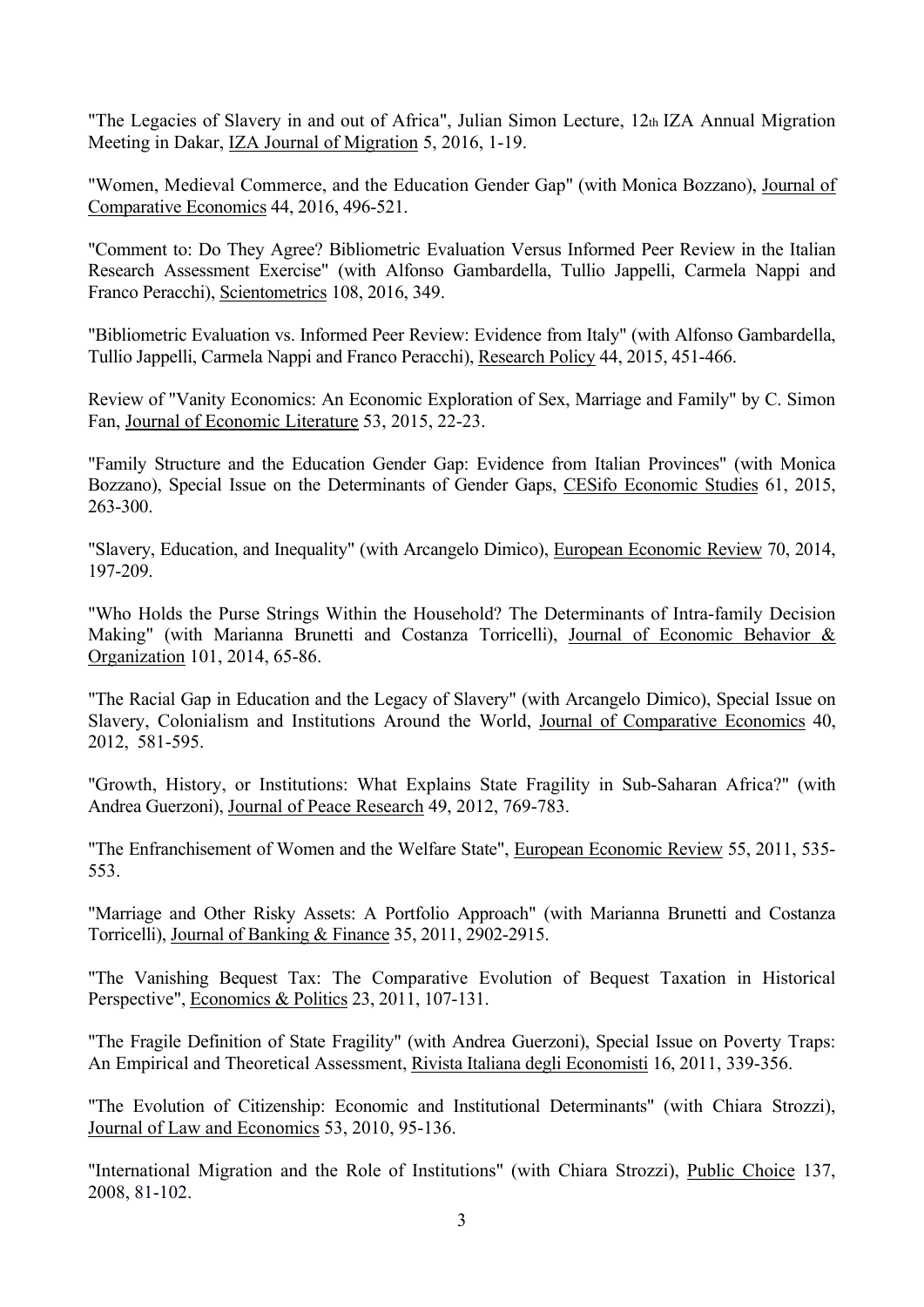"Portfolio Choices, Gender and Marital Status" (with Marianna Brunetti and Costanza Torricelli), Special Issue on Monitoring Italy 2009: Measuring the Progress of Italian Society, Rivista di Politica Economica 98, 2008, 119-153, Invited Paper.

"The Law of Primogeniture and the Transition from Landed Aristocracy to Industrial Democracy", Journal of Economic Growth 11, 2006, 41-68.

"The Evolution of Modern Educational Systems: Technical vs. General Education, Distributional Conflict, and Growth" (with Michael Spagat), Journal of Development Economics 73, 2004, 559-582.

"Labor Market Institutions, International Capital Mobility, and the Persistence of Underdevelopment", Review of Economic Dynamics 6, 2003, 637-650.

"Did Colonization Matter for Growth? An Empirical Exploration into the Historical Causes of Africa's Underdevelopment" (with Fabio Canova), European Economic Review 46, 2002, 1851-1871.

"The Politics of Cooptation" (with Michael Spagat), Journal of Comparative Economics 29, 2001, 591- 607, Lead Article.

"Growth Under Uncertainty with Experimentation" (with Michael Spagat), Journal of Economic Dynamics and Control 23, 1998, 209-231.

"Structural Uncertainty and Subsidy Removal in Economies in Transition" (with Michael Spagat), European Economic Review 41, 1997, 1709-1734.

"Imperfect Information, Bayesian Learning and Capital Accumulation" (with Yong Wang), Journal of Economic Growth 1, 1996, 487-503.

"The Real Value of Money Under Endogenous Beliefs" (with Yong Wang), Journal of Economic Theory 67, 1995, 205-222.

"Efficiency and Optimality in Stochastic Models with Production" (with Athanasios Kehagias), Journal of Economic Dynamics and Control 19, 1995, 303-325.

"Safe Debt, Risky Capital", Economica 61, 1994, 493-508.

"Learning, Experimentation and Monetary Policy" (with Michael Spagat), Journal of Monetary Economics 32, 1993, 169-83.

"A Theory of Public Debt Management with Unobservable Demand", Economic Journal 103, 1993, 960-74.

"Marketing of Public Debt: The Fixed-Price Technique", Finnish Economic Papers 6, 1993, 79-88.

"Bubbles and Inefficiencies", Economics Letters 35, 1991, 117-22, Lead Article.

"Private Saving and Public Debt: A Review Essay", Journal of Monetary Economics 24, 1989, 313-20.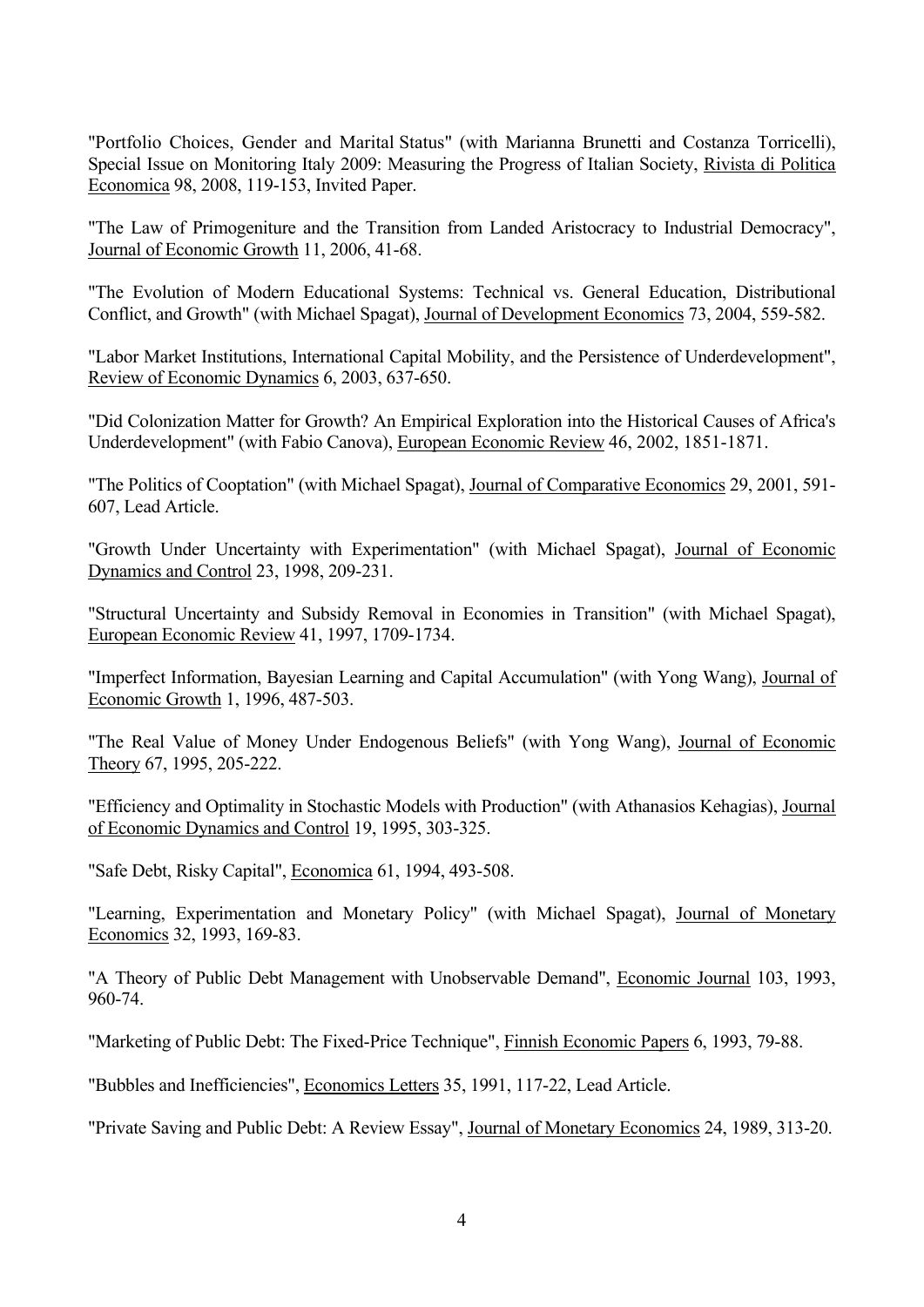## **PUBLICATIONS IN VOLUMES**

"Gender Gaps in Education" (with Monica Bozzano), in "Handbook of Labor, Human Resources and Population Economics", edited by Klaus F. Zimmermann, Springer, Cham, 2020, 1-31.

"Origins and Implications of Family Structure Across Italian Provinces in Historical Perspective" (with Monica Bozzano), in "Cliometrics and the Family: Global Patterns and Their Impact on Diverging Development", edited by Claude Diebolt, Auke Rijpma, Sarah Carmichael, Selin Dilli and Charlotte Störmer, Springer Verlag, Berlin, 2019, Ch. 6, 121-147.

"Primogeniture", in "The Wiley-Blackwell Encyclopedia of Social Theory", edited by Bryan S. Turner, John Wiley & Sons, Chichester, 2017, 1-2.

Discussion of "Reforming the Spanish Labour Market" by Samuel Bentolila and "The Political Economy of Credit Cycles" by Luis Garicano, in "Growth in Mature Economies: The First CEPR-Modena Conference", edited by Lucrezia Reichlin and Ferdinando Giugliano, Ch. 3, The Political Economy of Structural Reforms, CEPR Press, London, 2013, 41-42.

"Growth, Colonization, and Institutional Development: In and out of Africa", in "Economic Growth and Development", edited by Olivier de La Grandville, Frontiers of Economics and Globalization, Vol. 11, Emerald, Bingley, 2011, 25-41.

"Growth, History and Institutions", in "Economic Growth and Distribution: On the Nature and Causes of the Wealth of Nations", edited by Neri Salvadori, Edward Elgar Publishing, Cheltenham, 2006, 332-348.

Discussion on "The Informational Role of Upstairs and Downstairs Markets" by Sanford J. Grossman, Proceedings of the Second International Conference of the Centre for Research in Finance, IMI, Rome, 1991.

# **PUBLICATIONS IN ITALIAN**

"Cittadinanza", in "Glossario delle disuguaglianze sociali", Fondazione Ermanno Gorrieri per gli studi sociali, Modena, 2019.

"Eredità", in "Glossario delle disuguaglianze sociali", Fondazione Ermanno Gorrieri per gli studi sociali, Modena, 2019.

"Gli effetti economici di lungo periodo della schiavitù", in "Impresa, mercato e lavoro schiavistico: alla ricerca di regole efficaci", edited by Matteo Rescigno, Giuffrè Francis Lefebre, Milan, 2019, 23-30.

"Tavola rotonda su accreditamento, valutazione e multidisciplinarità / Round table on accreditation, evaluation and multidisciplinarity" (with Mara Cerquetti, Claudio Baccarani, Rosa Marisa Borraccini, Vincenzo Capizzi, Sauro Gelichi, Luigi Mascilli Migliorini, Maria Grazia Messina and Massimiliano Rossi), Il Capitale Culturale 17, 2018, 65-95.

"L'evoluzione delle leggi sulla cittadinanza. Un quadro comparativo" (with Chiara Strozzi), in "Prove di futuro: cittadinanza e seconde generazioni", edited by Vinicio Ongini and Luciano Rondanini, Ch. 13, Erickson, Trento, 2014, 141-150.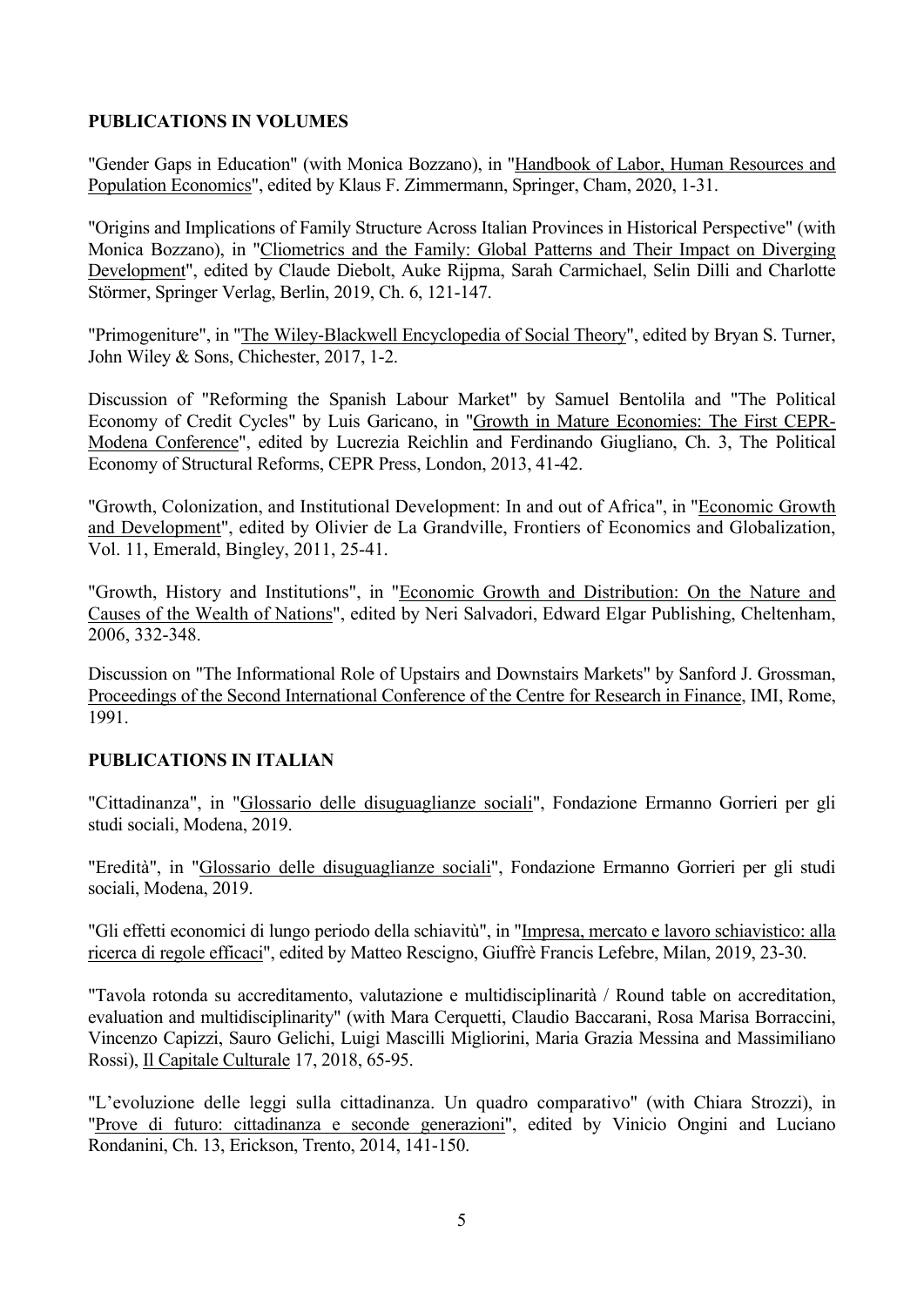"Considerazioni conclusive", Special Issue on Ricchi per sempre? Storici dell'economia ed economisti per i 150 anni dell'Unità d'Italia, Rivista di Storia Economica 28, 2012, 269-274.

"L'evoluzione delle leggi sulla cittadinanza: una prospettiva globale" (with Chiara Strozzi), Special Issue on Cittadinanza e Nazionalità, Rivista delle Politiche Sociali 7, 2010, 135-149, Invited Paper.

"Il ruolo dei licei e delle scuole tecnico-professionali tra progresso tecnologico, conflitto sociale e sviluppo economico" (with Michael Spagat), in "L'istruzione in Italia: solo un pezzo di carta?", edited by Nicola Rossi, Il Mulino, Bologna, 1997, 421-459.

"Strutture Finanziarie Dinamiche", Il Mulino, Bologna, 1990.

"Una introduzione alla teoria della speculazione", Il Diritto dell'Economia 1, 1987, 229-35.

"Il debito pubblico in un modello generazionale", Ricerche Economiche 41, 1987, 22-40.

## **SELECTED EDITORIALS AND MEDIA COVERAGE**

"Covid Vaccines Are Here to Stay. What's the Best Immunization Plan?" The Commons: Women Economists on the Post-Pandemic Recovery, Initiative for Policy Dialogue, 29/04/2021.

"COVID-19 fatalities show Black female bias" (with Arcangelo Dimico), vox, 23/04/2021.

"Citizenship at Birth in the World" (with Chiara Strozzi), Special Issue on Integration Policy: Determinants and Consequences of Citizenship and Legalization, CESifo Forum 21, 2020, 3-7.

"The education gender gap: From basic literacy to college major" (with Monica Bozzano), vox, 05/10/2020.

"Racial and ethnic disparities in the face of the coronavirus" (with Arcangelo Dimico), IZA World of Labor, 03/08/2020.

"Race and the COVID-19 pandemic" (with Arcangelo Dimico), vox, 29/07/2020.

"Slavery, sugar, and the African American family structure" (with Arcangelo Dimico), vox, 12/05/2020.

"COVID-19 susceptibility, women, and work", vox, 23/04/2020.

"Ma davvero le donne sono più resistenti al Covid-19?", la voce, 08/04/2020.

"The native-immigrant gap in wealth and financial decisions" (with Marianna Brunetti and Anzelika Zaiceva), vox, 07/02/2020.

"Dove investono gli immigrati" (with Marianna Brunetti and Anzelika Zaiceva), la voce, 4/02/2020.

"Folgorata dall'economia per passione politica", in "100 donne contro gli stereotipi per l'economia", edited by Giovanna Pezzuoli and Luisella Seveso. Egea, Milan, 2018, 45-51.

"The impact of increased youth voter turnout on fiscal policy: Evidence from the US" (with Arcangelo Dimico, Francesco Lancia and Alessia Russo), vox, 07/12/2017.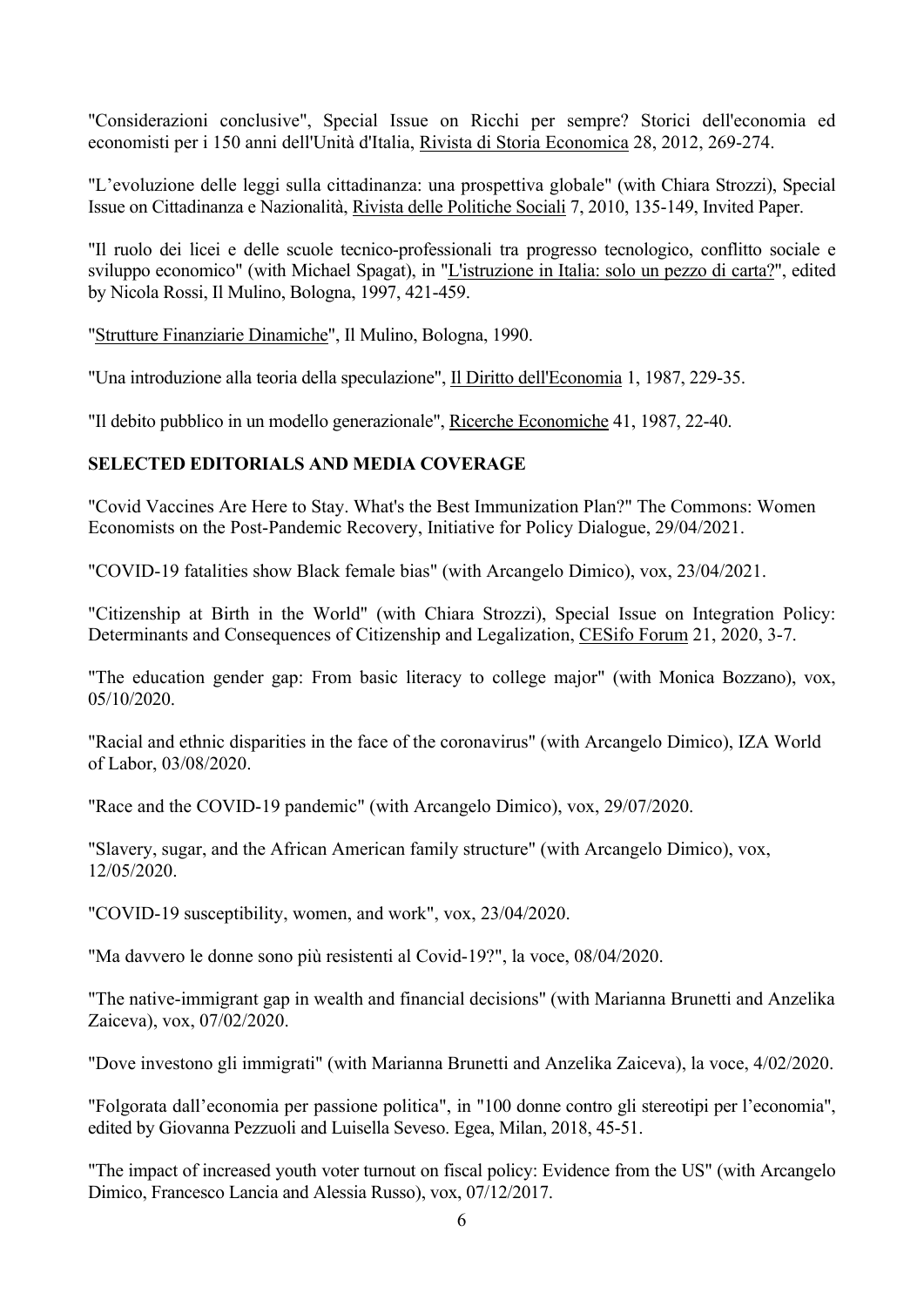"Primordial risk factors for HIV spread in Africa" (with Arcangelo Dimico), vox, 30/07/2015.

"Slavery, Racial Inequality, and Education", IZA World of Labor 122, 2015.

"Eredità", Festival dell'Economia, Trento, 01/06/2015.

"The Surprising Reason Why Racial Inequality Is so Great in the United States" (with Arcangelo Dimico), History News Network, 14/12/2014.

"Assessing Italian research quality: A comparison between bibliometric evaluation and informed peer review" (with Alfonso Gambardella, Tullio Jappelli, Carmela A. Nappi and Franco Peracchi), vox, 28/07/2014.

"Bibliometria o "peer review" per valutare la ricerca?" (with Alfonso Gambardella, Tullio Jappelli, Carmela A. Nappi and Franco Peracchi), la voce, 08/11/2013.

"Ius soli in versione italiana", la voce, 10/05/2013.

"Girls' education and medieval commerce" (with Monica Bozzano), vox, 29/03/2013.

"Pro e contro l'imposta di successione", Festival dell'Economia, Trento, 05/06/2011.

"The historical roots of inequality" (with Arcangelo Dimico), vox, 14/11/2010.

"The empirical determinants of state fragility", vox, 06/04/2010.

"Are married women less risk averse? If so, why?" (with Marianna Brunetti and Costanza Torricelli), vox, 13/03/2010.

"Immigrazione, inclusione e cittadinanza" (with Chiara Strozzi), la voce, 03/08/2009.

"Academic productivity and the academic job market in economics", RGE Europe EconoMonitor, 05712/2007.

"Immigration and citizenship", RGE Europe EconoMonitor, 19/11/2007.

"The vanishing bequest tax", RGE Europe EconoMonitor, 31/10/2007.

"The allocation of EU research funds across member countries", RGE Europe EconoMonitor, 17/10/2007.

"Women and politics", vox, 30/07/2007.

"Una tassa in via di estinzione", la voce, 27/07/2007.

"The uncertain future of inheritance taxation", vox, 15/07/2007. Reprinted in Business Money 153, 2007, 26-27.

"La cittadinanza dei bambini" (with Andrea Prat), la voce, 16/10/2003.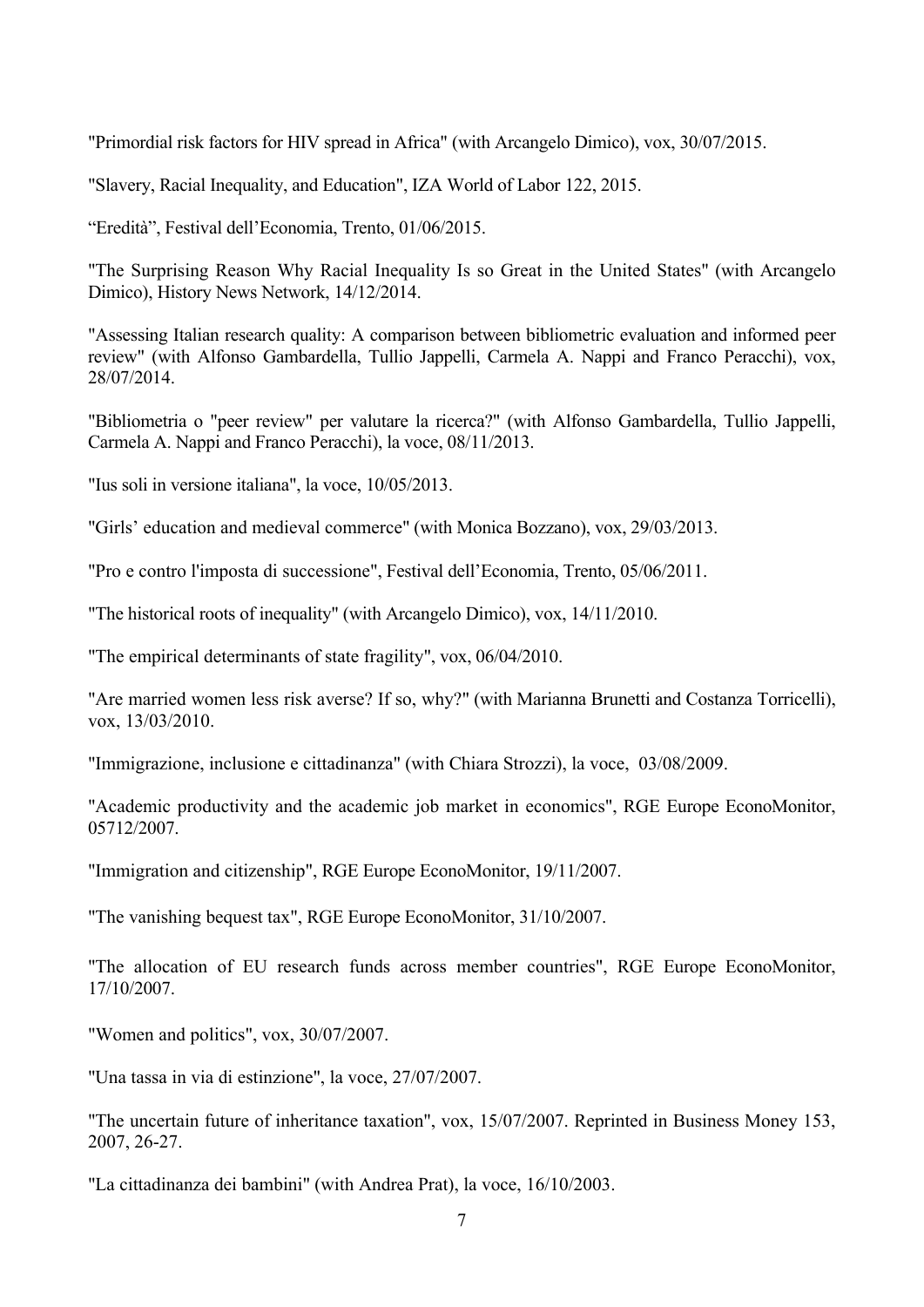# **AFFILIATIONS**

Research Fellow: Centre for Economic Policy Research (CEPR), London.

Research Fellow: Institute for the Study of Labor (IZA), Bonn.

Research Associate: Centre for Household, Income, Labour and Demographic Economics (CHILD) - Collegio Carlo Alberto, Turin.

Member of the scientific council: Centre for Household, Income, Labour and Demographic Economics (CHILD), Turin.

Member: Academia Europaea, London, since 2015.

Research Affiliate: AXA Research Lab on Gender Equality, Dondena Centre for Research on Social Dynamics and Public Policy, Università Bocconi, Milan, since 2015.

Fellow: Global Labor Organization, since 2017.

Member: 100 Esperte. Area Economia e Finanza, since 2018.

Member of the scientific council: Centro Interuniversitario per lo Studio sulla Crescita e lo Sviluppo Economico (CICSE), Pisa.

Senior Fellow: Rimini Centre for Economic Analysis (RCFEA), Rimini.

Member: Center for Advanced Studies in Economic Theory, Milan.

Member: American Economic Association, Econometric Society, European Economic Association, Society for Economic Dynamics, Royal Economic Society, Società Italiana degli Economisti, Professional Women's Association.

## **EDITORIAL AND REFEREEING ACTIVITY**

Member of the Scientific Committee: Région et Développement.

Associate Editor: Research in Economics, until 2015.

Member of the Editorial Board: Rivista Italiana degli Economisti, until 2014.

Invited regular contributor: RGE Europe EconoMonitor.

Referee: Academic Press, American Economic Review, Berkeley Electronic Journals in Macroeconomics, Berkeley Electronic Journal of Economic Analysis & Policy, Bulletin of Economic Research, Econometrica, Economica, Economic Inquiry, Economic Journal, Economics & Politics, Education Economics, European Economic Review, European Journal of Political Economy, European Political Science Review, International Economic Review, Journal of African Economies, Journal of Comparative Economics, Journal of Development Economics, Journal of Economic Dynamics and Control, Journal of Economic Growth, Journal of Economic Inequality, Journal of Economic Theory, Journal of Economics, Journal of International Economics, Journal of Macroeconomics, Journal of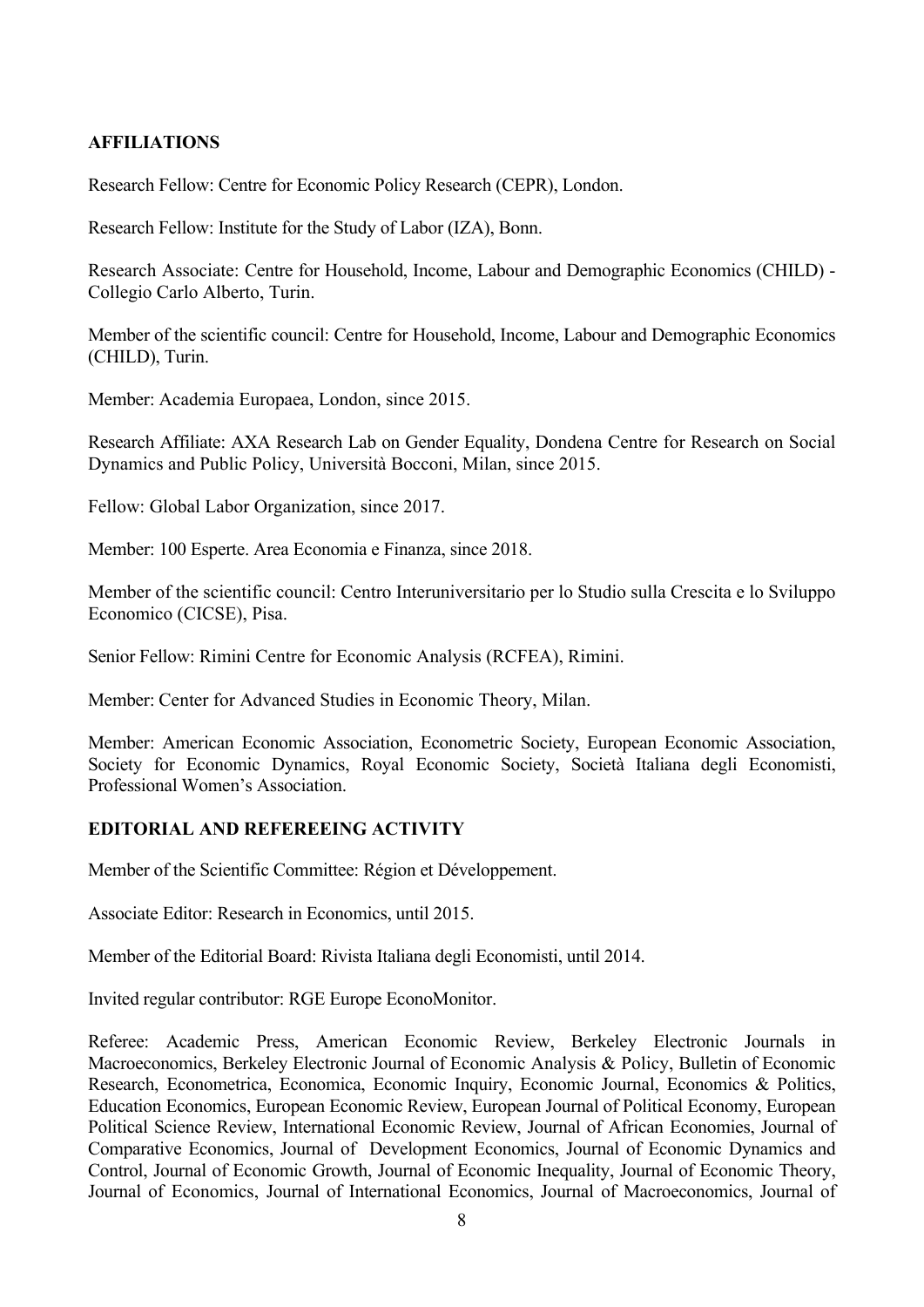Money, Credit and Banking, Journal of Monetary Economics, Journal of Peace Research, Journal of Population Economics, Journal of Public Economics, Journal of Public Economic Theory, Journal of the European Economic Association, Labor History, Labour, La Voce, Oxford Economic Papers, Politica Economica, Public Choice, Quaderni di Storia Economica/Bank of Italy, Quarterly Journal of Economics, Review of Economics and Statistics, Review of Economic Studies, Ricerche Economiche, Rivista Italiana degli Economisti,Scandinavian Journal of Economics, World Development.

# **COMMITTEE MEMBERSHIPS**

Member: European Economic Association Standing Committee on Women in Economics (WinE), 2014-20.

External Member: Research Committee, Free University of Bolzano, 2019-22.

Panel Member/Evaluator: Severo Ochoa/Maria de Maeztu Excellence Initiative, Spanish Ministry of Economy and Competitiveness, 2015, 2017, 2019.

Member: European Science Foundation College of Expert Reviewers, 2017-2020.

Member: Scientific Council of the Doctoral School in Labor, Development and Innovation, University of Modena and Reggio Emilia, since 2013.

Member: Scientific Council of the Doctoral Program in Economics, University of Bologna, 1994- 2013.

Coordinator: Evaluation Group, Area of Economics and Statistics, Italian Agency for the Evaluation of the University System (ANVUR-VQR 2011-2014), 2015-17.

Coordinator: Evaluation Sub-group for Economics, Area of Economics and Statistics, Italian Agency for the Evaluation of the University System (ANVUR-VQR 2004-2010), 2011-13.

Recruitment Committee Member: EIEF, University of Rome La Sapienza, Ecole Normale Supérieure, University of Vienna, European University Institute, University of Bologna, University of Venice, since 2013.

Reviewer: Luxembourg National Research Fund, French National Research Agency, Israel Science Foundation, Italian Committee for Research Evaluation (CIVR), Italian University Ministry, Leverhulme Trust, US National Science Foundation.

Selection Committee Member (President in 2009): Banca d'Italia - Bonaldo Stringher Scholarships Program, 2007-9

Selection Committee Member: Mediocredito Centrale - Marco Fanno Scholarships Program, 2000-6.

Member: Academic Senate, University of Modena and Reggio Emilia, 2005-7.

Member: Board of Directors, University of Modena and Reggio Emilia, 2000-5.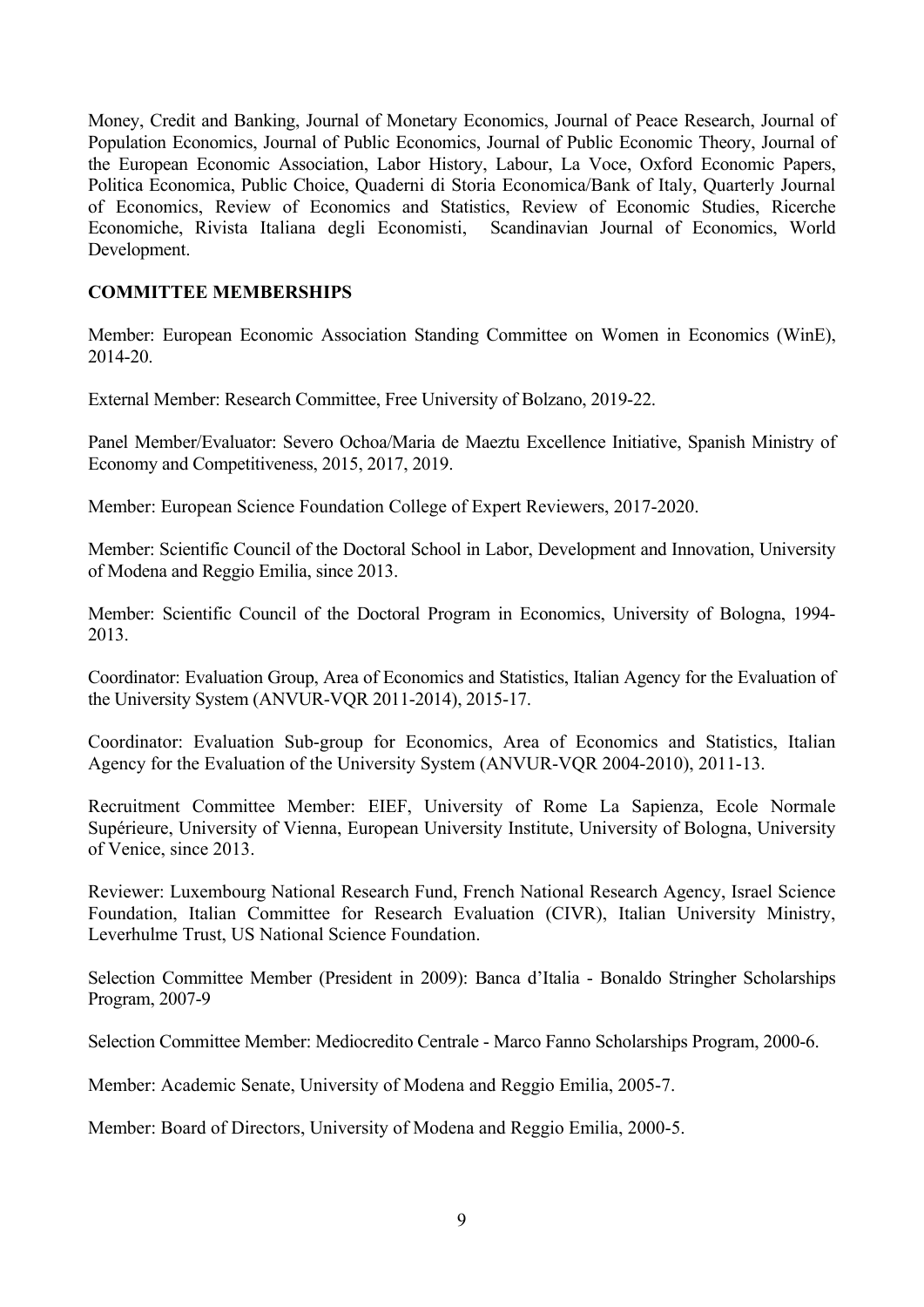## **GRANTS, FELLOWSHIPS AND PRIZES**

Italian University Ministry Research Grant (PRIN) on "The Economics of Culture: Ethnicity, Gender, and Their Interactions", Scientist-in-charge, 2020-23 ( $\epsilon$  554,000).

University of Modena and Reggio Emilia Research Grant (FAR) on "Gender Stereotypes and Education Gaps in the Economics Field", Scientist-in-charge, 2019-22 ( $\epsilon$  40,000).

University of Modena and Reggio Emilia Research Grant (FAR) on "The Role of Asymmetry and Kolmogorov Equations in Financial Risk Modelling", Member, 2018-2020.

EU Horizon 2020 Research Grant on "A Dynamic Economic and Monetary Union", Associated Researcher, 2015-18.

INET Research Grant on "The Historical Household Budget Project", Fellow, 2015.

University of Modena and Reggio Emilia Research Grant (FAR) on "Disparità di genere e dinamiche intergenerazionali: l'inclusione economica, politica e sociale di donne e giovani", Scientist-incharge, 2015-6 ( $\in$  19,000).

Fondazione Cassa di Risparmio di Modena Conference Grant on "Growth in Mature Economies", Scientist-in-charge, 2014 ( $\in$  50,000), 2013 ( $\in$  50,000), 2012 ( $\in$  50,000).

Fondazione Cassa di Risparmio di Modena Conference Grant on "The Economics of the Family, Education and Social Capital", Scientist-in-charge, 2012 ( $\epsilon$  4,000).

University of Modena and Reggio Emilia Competitive Grant on "Models and Methods for Economic Analysis: Growth, Business Cycle, Financial Stability, Public Policies and Innovation", Scientist-in-charge, 2011-2014 (€ 200,000).

Fondazione Cassa di Risparmio di Modena International Research Grant on "Advances in the Study of Business Cycle and Economic Growth", Scientist-in-charge (with M. Forni), 2009-2011 ( $\in$  90,000).

Italian University Ministry Research Grant (PRIN) on "Institutions, Social Dynamics and Economic Development", Scientist-in-charge of the Modena unit, 2009-11 ( $\epsilon$  61,556 for the unit).

Italian University Ministry Research Grant (PRIN) on "Political Institutions and Demographic Dynamics", Scientist-in-charge,  $2007-09$  ( $\in$  42,306).

Italian University Ministry Research Grant (PRIN) on "Migration, Growth and Institutions", Scientistin-charge, 2004-6 (€ 37,300).

EU-RTN Research Grant on "Specialization Versus Diversification: The Microeconomics of Regional Development and the Spatial Propagation of Macroeconomic Shocks in Europe", Scientist-in-charge of the Modena unit, 2000-2004 ( $\in$  185,220 for the unit).

EU-TMR Research Grant on "New Approaches to the Study of Economic Fluctuations", Scientist-incharge of the Modena unit, 1998-2003 ( $\in$  165,000 for the unit).

Ministero per l'Università e la Ricerca Scientifica Research Grant, 2002, 2001, 2000, 1999, 1998, 1996, 1995, 1994, 1993.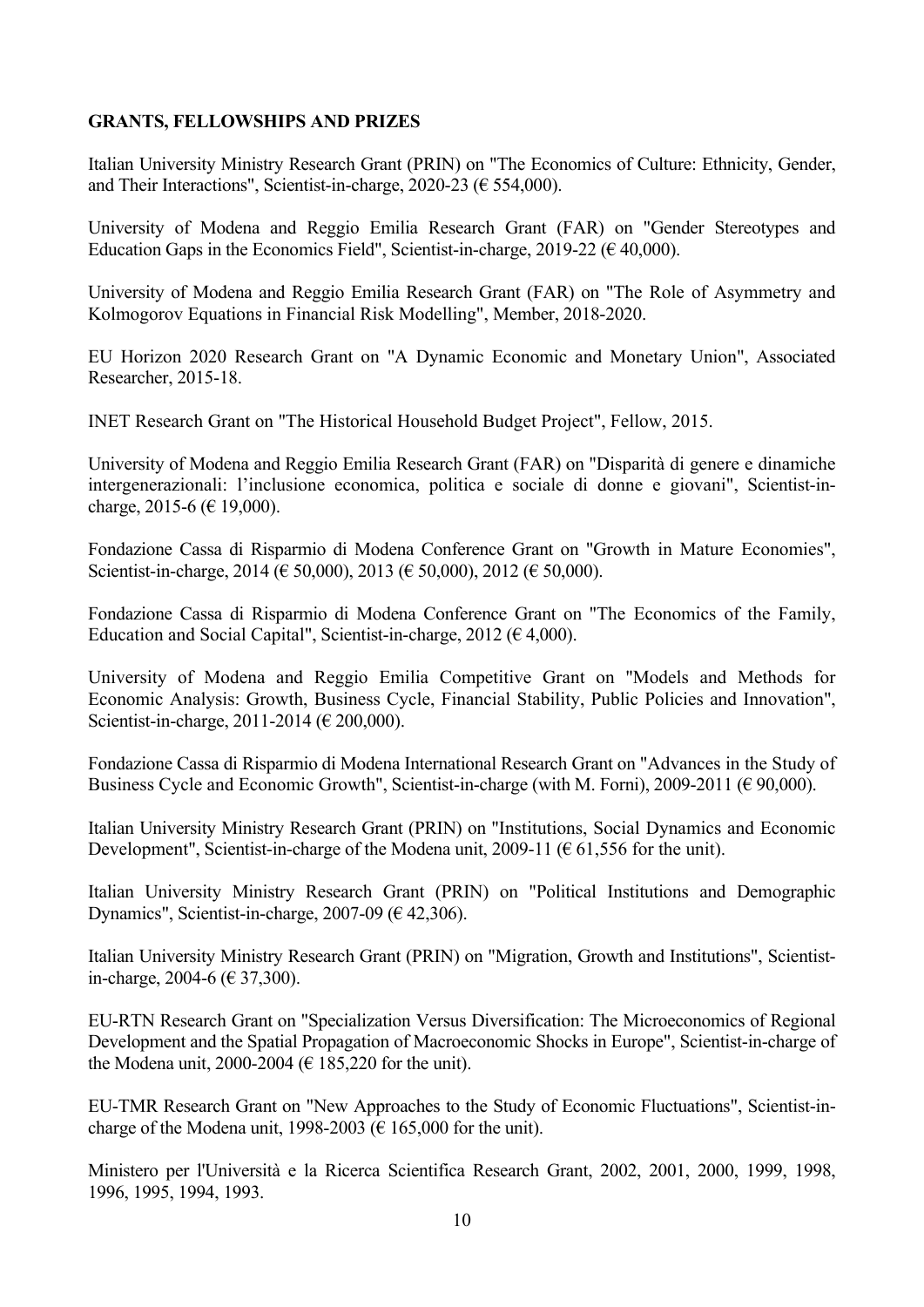Consiglio Nazionale delle Ricerche Research Grant, 1994-98.

University of Modena Advanced Research Grant, 1998, 1997, 1995.

IGIER Senior Fellowship, 1991-92.

Department of Economics, Université Catholique de Louvain Faculty Fellowship, 1991-92.

Brown-FIAT Fellowship, 1991-92.

Brown-Watson Institute Travel Grant, 1992, 1990, 1988.

NATO-Consiglio Nazionale delle Ricerche Prize for Advanced Fellows, 1988.

NATO-Consiglio Nazionale delle Ricerche Advanced Fellowship, 1986-87.

University of Pennsylvania, Department of Economics Research Fellowship, Spring 1986.

University of Pennsylvania Teaching Fellowship, 1984-85, Fall 1985, Summer 1986.

Ente Luigi Einaudi Research Fellowship, 1985-86, 1984-85.

Istituto Bancario San Paolo di Torino, Luciano Jona Scholarship, 1983-84, 1982-83.

#### **INVITED LECTURES**

Julian Simon Lecture, "The Legacies of Slavery in and out of Africa", 12<sup>th</sup> IZA Annual Migration Meeting, Dakar 2015.

Invited Lecture, "Inheritance", Festival dell'Economia, Trento 2015.

Invited Seminar, Sheffield Workshop in Macroeconomics, Sheffield 2014.

Invited Lecture, "Le leggi sulla cittadinanza", Seminario Nazionale MIUR, Prove di Futuro: Integrazione, Cittadinanza, Seconde Generazioni, Piacenza 2013.

Invited Plenary Lecture, "Research Evaluation", 53rd Annual Meetings of the Italian Economic Society, Matera 2012.

Invited Lecture, "Estate Taxation", Festival dell'Economia, Trento 2011.

Keynote Lecture, "Migration and Citizenship", 29<sup>th</sup> Meeting of the German-Israeli Foundation on Understanding Contemporary Migration: Challenges to Society, Jerusalem 2008.

#### **ORGANIZATION OF WORKSHOPS AND CONFERENCES**

Organizer (with N. Fuchs-Schündeln): CEPR Macroeconomics and Growth Programme Meeting, Rome 2021.

Organizer (with L. Guiso, D. Terlizzese and F. Vella): Academic Conference and Policy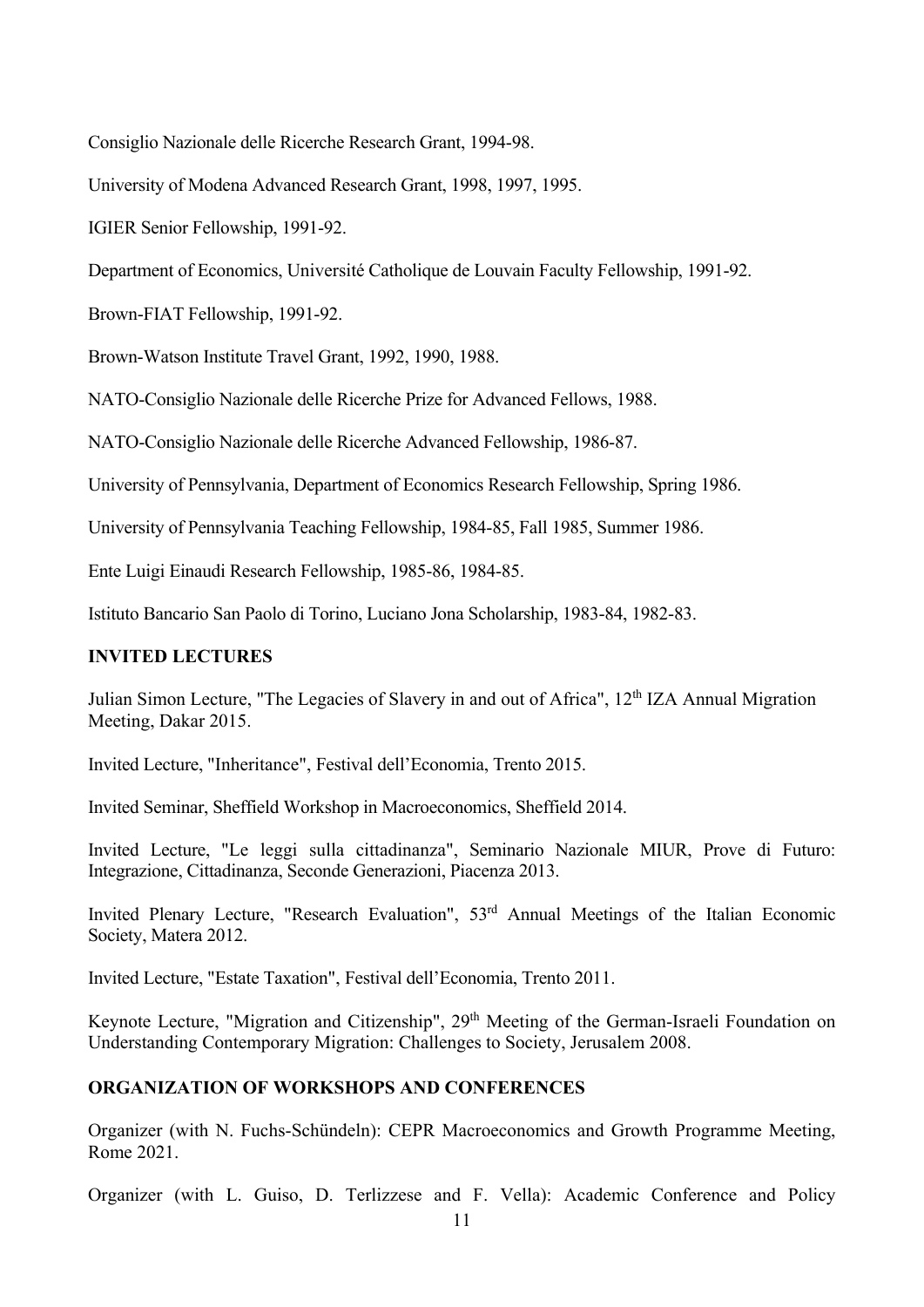Roundtable on Migration, Diversity, and Culture, Rome 2020. POSTPONED.

Organizer: "Alle frontiere della ricerca: i contributi degli economisti laureati a Modena", Conferenza RECent per il Cinquantennale di Economia, Modena 2019.

Member of the Programme Committee, European Economic Association Annual Congress: 32nd edition, Lisbon 2017; 29th edition, Toulouse 2014; 28th edition, Gothenburg 2013; 20th edition, Amsterdam 2005; 17th edition, Venice 2002.

Organizer (with S. Evenett, K. O'Rourke and L. Reichlin): Third CEPR-Modena Conference on Growth in Mature Economies, Modena 2015.

Organizer (with T. Bassetti, M. Cervellati and G. Pasini): Annual BOMOPAV Economics Meetings, Bologna-Modena-Padua-Venice 2006-2015.

Organizer (with K. O'Rourke and L. Reichlin): Second CEPR-Modena Conference on Growth in Mature Economies, Modena 2013.

Organizer (with G. Bellettini and D. Ticchi): Workshop on Institutions, Social Dynamics and Economic Development, Bologna 2013.

Organizer (with V. Acharya, A. Ciccone, N. Crafts, M. Ivaldi and L. Reichlin): Inaugural CEPR-Modena Conference on Growth in Mature Economies, Modena 2012.

Organizer (with D. Del Boca): RECent-CHILD Workshop on the Economics of the Family, Education and Social Capital, Modena 2012.

Organizer (with G. Bellettini and D. Ticchi): Workshop on Political Institutions and Demographic Dynamics, Modena 2010.

Organizer: Conference on "L'economia mondiale tra recessione e crescita: i contributi degli economisti laureati a Modena", Modena 2009.

Organizer (with G. Ottaviano): Workshop on The Economics of Diversity, Migration, and Culture, Bologna 2006.

Organizer (with O. Yosha): CEPR Workshop on Macroeconomics and Economic Geography, Modena 2003.

Organizer (with P. Gottardi and P. Reichlin): Workshop on Intergenerational Risk-Sharing and Contracts, Fiesole 2002.

Organizer (with H. Lütkepohl): CEPR Workshop on New Approaches to the Study of Economic Fluctuations, Hydra 2001.

Organizer (with P. Gottardi, L. Guiso and P. Reichlin): Conference on Information, Financial Markets and the Business Cycle, Rome 2000.

Co-organizer: First Workshop of the EU-RTN Research Network on "Specialization Versus Diversification: The Microeconomics of Regional Development and the Spatial Propagation of Macroeconomic Shocks in Europe", Brussels 2000.